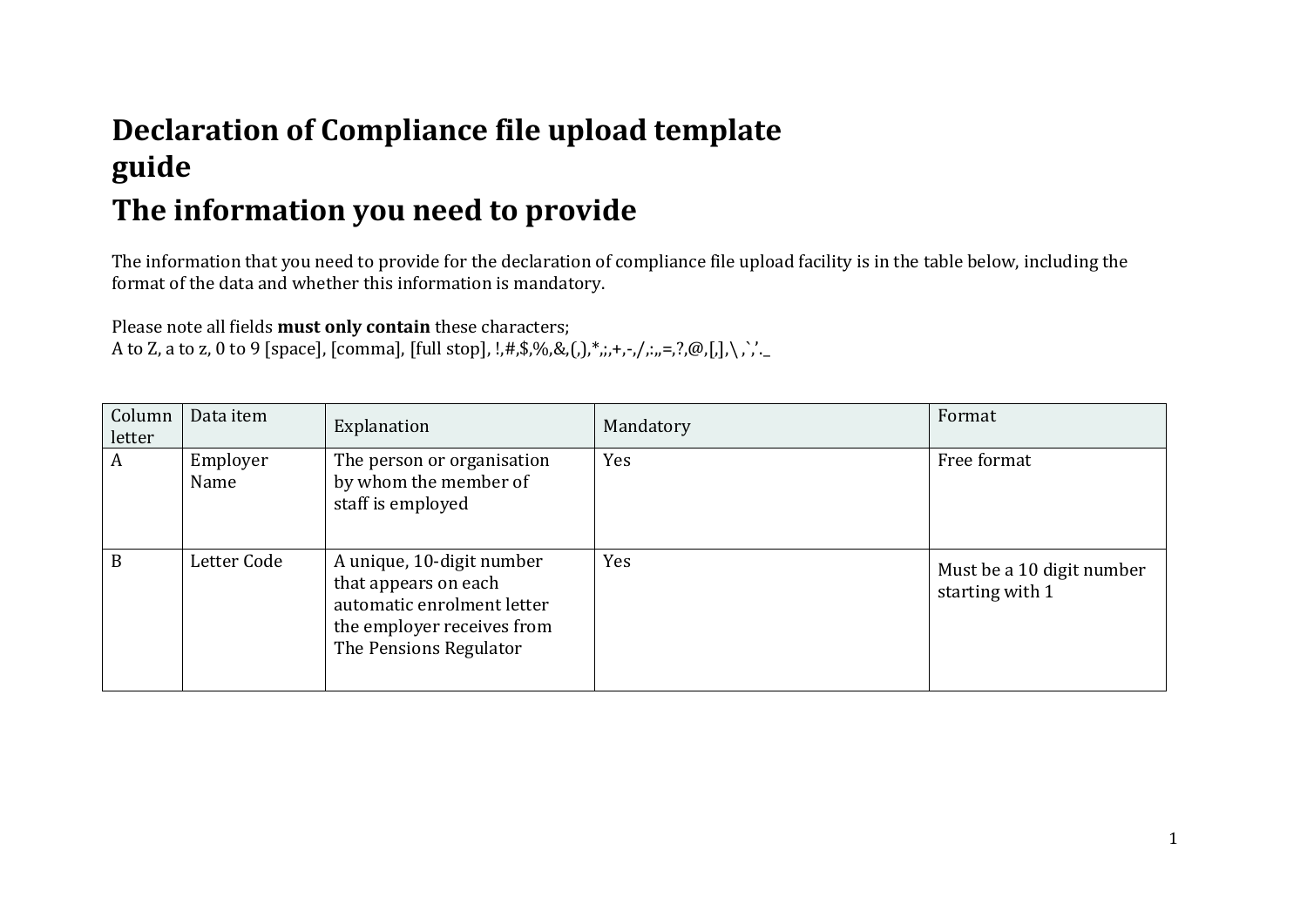| $\mathsf C$ | Companies             | A reference                      | Yes (if registered with Companies        | One of the following:         |
|-------------|-----------------------|----------------------------------|------------------------------------------|-------------------------------|
|             | House                 | allocated by                     | House)                                   | 2 Alpha followed by           |
|             | Number                | <b>Companies House</b>           |                                          | 6 Numeric                     |
|             |                       |                                  |                                          | (AANNNNNN)                    |
|             |                       |                                  |                                          | 8 Numeric                     |
|             |                       |                                  |                                          | (NNNNNNNN)                    |
|             |                       |                                  |                                          | Examples: GB012345,           |
|             |                       |                                  |                                          | 01234567                      |
| D           | Industrial            | A number given to an             | Yes (if applicable and C does not apply) | "IP" followed by 5 Numeric    |
|             | and                   | organisation working as a co-    |                                          | followed by 1 Alpha           |
|             | Provident             | operative for the benefit of the |                                          | ("IP"NNNNNA)                  |
|             | Society               | community                        |                                          | Example: IP01234F             |
|             | Number                |                                  |                                          |                               |
| ${\bf E}$   |                       | A number allocated to a          |                                          |                               |
|             | Registered<br>Charity | registered charity               | Yes (if applicable and C and D do not    | One of the following:         |
|             | Number                |                                  | apply)                                   | "SC" followed by 6<br>Numeric |
|             |                       |                                  |                                          | ("SC"NNNNNN)                  |
|             |                       |                                  |                                          | 6 Numeric                     |
|             |                       |                                  |                                          | (NNNNNN)                      |
|             |                       |                                  |                                          | 7 Numeric                     |
|             |                       |                                  |                                          | (NNNNNN)                      |
|             |                       |                                  |                                          | Examples: SC012345,           |
|             |                       |                                  |                                          | 012345, 0123456               |
|             |                       |                                  |                                          |                               |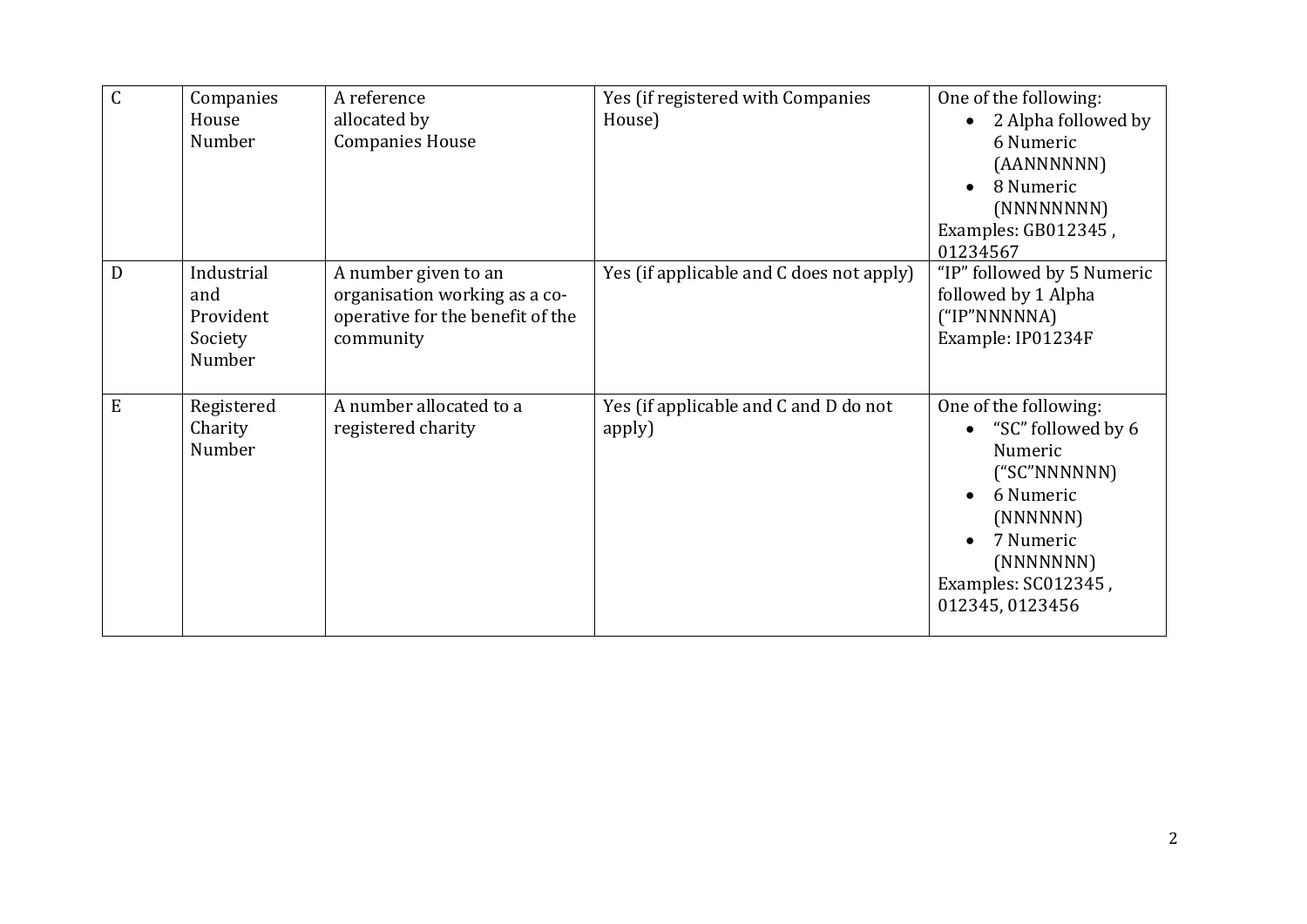| $\overline{F}$ | <b>VAT</b><br>Registration<br>Number        | Employer's VAT number                                                                                                         | Yes (if applicable and C, D and E do not<br>apply) | One of the following:<br>"GB" followed by 9<br>Numeric<br>("GB"NNNNNNNNN<br>12 Numeric<br>$\bullet$<br>(NNNNNNNNNNN)<br>"GB" followed by 2<br>$\bullet$<br>Alpha followed by 3<br>Numeric<br>("GB"AANN)<br>Examples: GB012345678,<br>012345678901, GBGD123,<br>GBHA012 |
|----------------|---------------------------------------------|-------------------------------------------------------------------------------------------------------------------------------|----------------------------------------------------|------------------------------------------------------------------------------------------------------------------------------------------------------------------------------------------------------------------------------------------------------------------------|
| $\mathsf G$    | Employer<br>senior<br>contact title         | Employer senior contact title,<br>eg Mr, Mrs, Ms                                                                              | Yes                                                | Free format                                                                                                                                                                                                                                                            |
| H              | Employer<br>senior<br>contact first<br>name | Employer senior contact first<br>name                                                                                         | Yes                                                | Free format                                                                                                                                                                                                                                                            |
|                | Employer<br>senior<br>contact last<br>name  | Employer senior contact last<br>name                                                                                          | Yes                                                | Free format                                                                                                                                                                                                                                                            |
|                | Employer<br>senior<br>contact job<br>title  | Employer senior contact job<br>title. This will be the chief<br>executive, managing director,<br>business owner or equivalent | Yes                                                | Free format                                                                                                                                                                                                                                                            |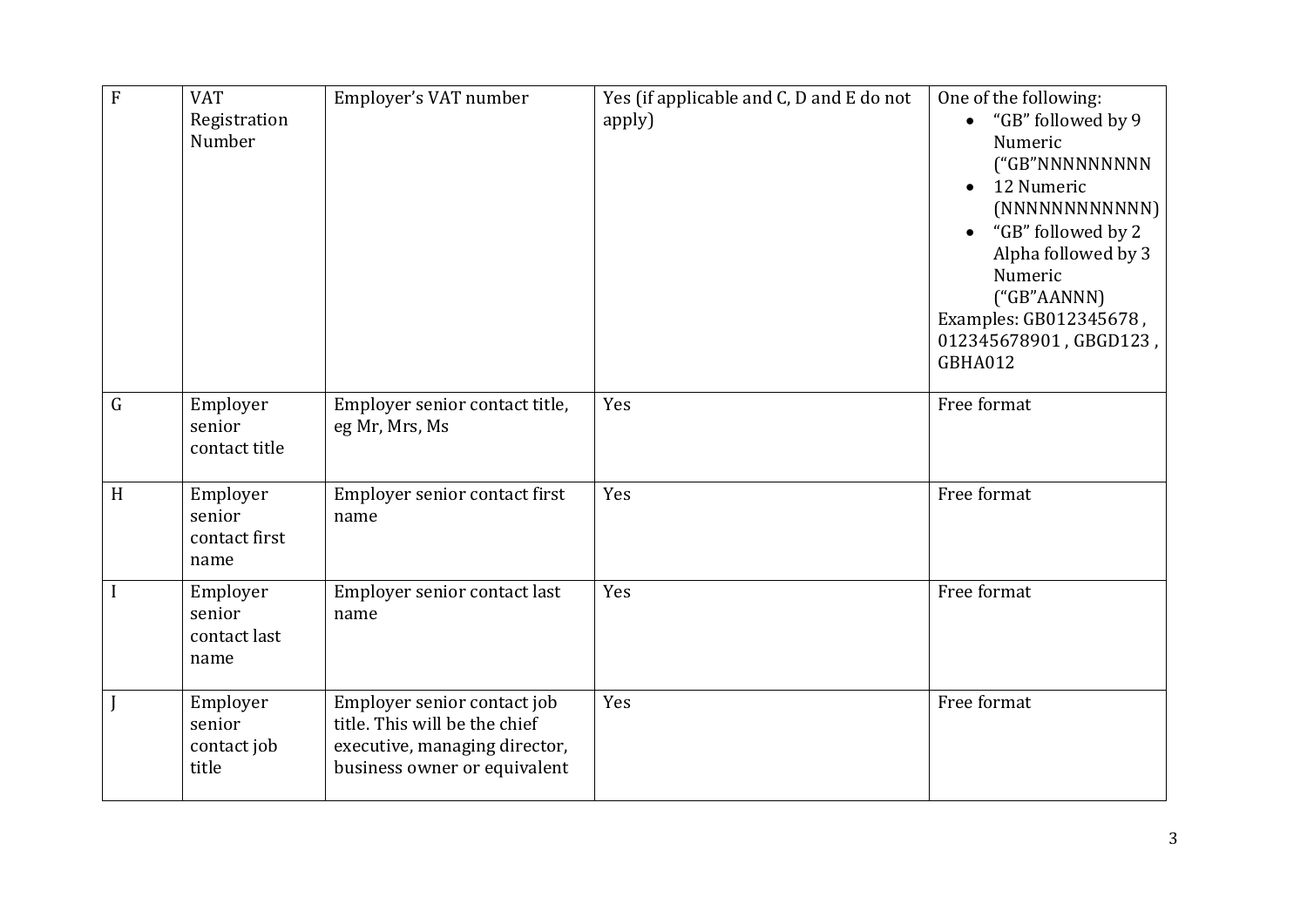| $\rm K$        | Employer<br>senior<br>contact email<br>preferred | Indicate whether email is the<br>preferred channel for official<br>communications including<br>legal service. This channel will<br>be used by The Pensions<br>Regulator to send all<br>communications (including, for<br>example, statutory notices) to<br>the employer | Yes            | Preference for email<br>channel indicated by Y or N |
|----------------|--------------------------------------------------|-------------------------------------------------------------------------------------------------------------------------------------------------------------------------------------------------------------------------------------------------------------------------|----------------|-----------------------------------------------------|
| L              | Employer<br>senior<br>contact email<br>address   | Employer senior contact email<br>address                                                                                                                                                                                                                                | Yes            | Free format                                         |
| M              | Employer<br>Address Line<br>$\mathbf{1}$         | Employer's address line 1                                                                                                                                                                                                                                               | Yes            | Free format                                         |
| $\mathbf N$    | Employer<br>Address Line<br>$\overline{2}$       | Employer's address line 2                                                                                                                                                                                                                                               | No             | Free format                                         |
| $\overline{0}$ | Employer<br><b>Address Line</b><br>3             | Employer's address line 3                                                                                                                                                                                                                                               | N <sub>o</sub> | Free format                                         |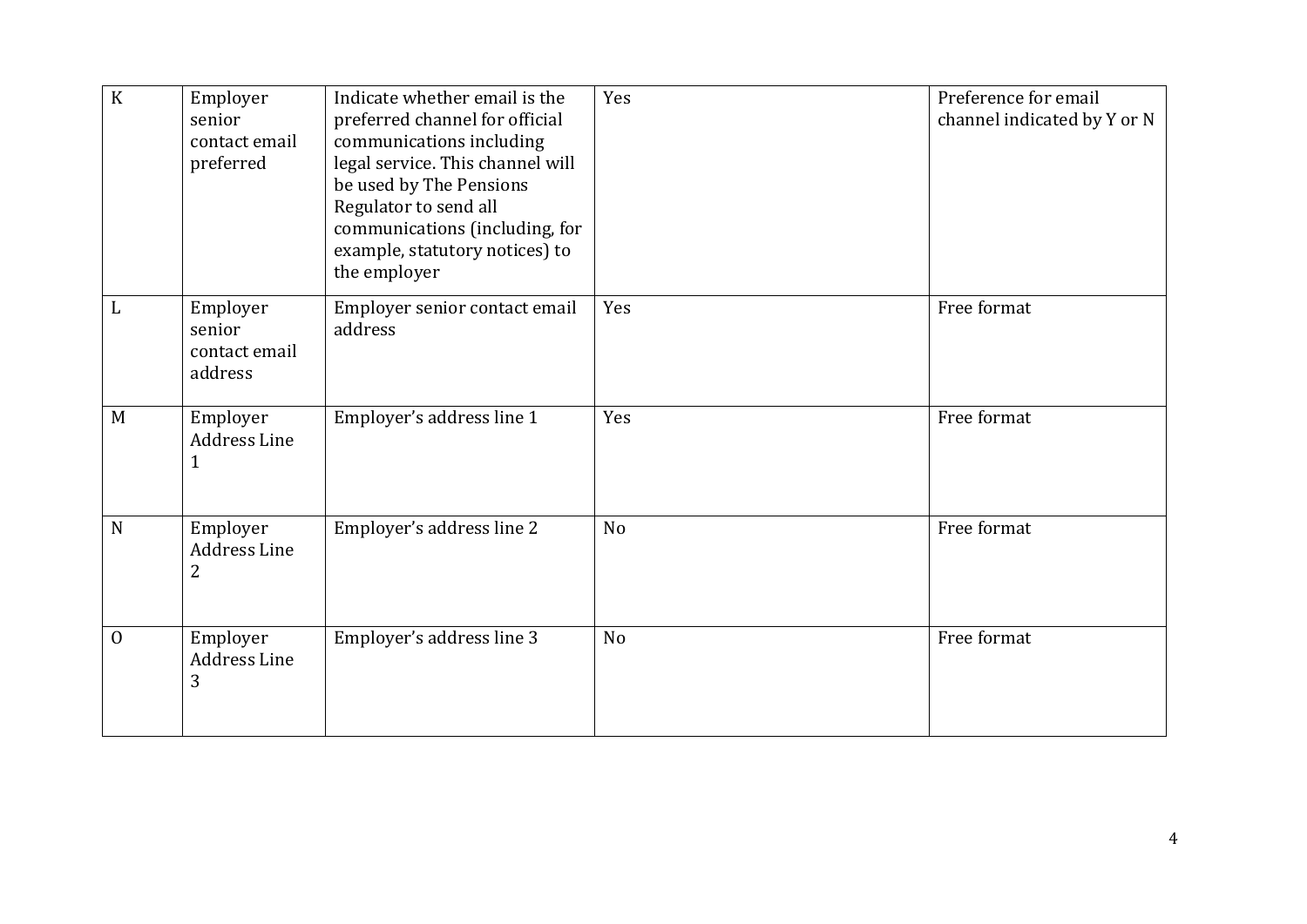| $\mathbf{P}$ | Employer<br>City                     | Employer's city                                                                                                                                            | N <sub>o</sub>                                                                                        | Free format                                                                                                                                                    |
|--------------|--------------------------------------|------------------------------------------------------------------------------------------------------------------------------------------------------------|-------------------------------------------------------------------------------------------------------|----------------------------------------------------------------------------------------------------------------------------------------------------------------|
| Q            | Employer<br>County                   | Employer's county                                                                                                                                          | N <sub>o</sub>                                                                                        | Free format                                                                                                                                                    |
| $\mathbf R$  | Employer<br>Country                  | Employer's country                                                                                                                                         | Yes                                                                                                   | Free format                                                                                                                                                    |
| S            | Employer<br>Postcode                 | Employer's postcode                                                                                                                                        | Yes (only if UK)                                                                                      | Free format                                                                                                                                                    |
| T            | <b>PAYE</b><br>Scheme<br>Reference 1 | Please enter the reference of<br>each PAYE scheme used,<br>excluding any that are used<br>solely to pay pension<br>benefits to retired members<br>of staff | Yes or if a PAYE scheme reference does<br>not exist for the employer enter 'NONE'<br>(case sensitive) | This is a three digit tax<br>district number followed by<br>the reference eg 123/A246.<br>This is the reference<br>allocated by HM Revenue &<br>Customs (HMRC) |
| $\mathbf{U}$ | <b>PAYE</b><br>Scheme<br>Reference 2 | Please enter the reference of<br>each PAYE scheme used,<br>excluding any that are used<br>solely to pay pension<br>benefits to retired members<br>of staff | N <sub>o</sub>                                                                                        | This is a three digit tax<br>district number followed by<br>the reference eg 123/A246.<br>This is the reference<br>allocated by HMRC                           |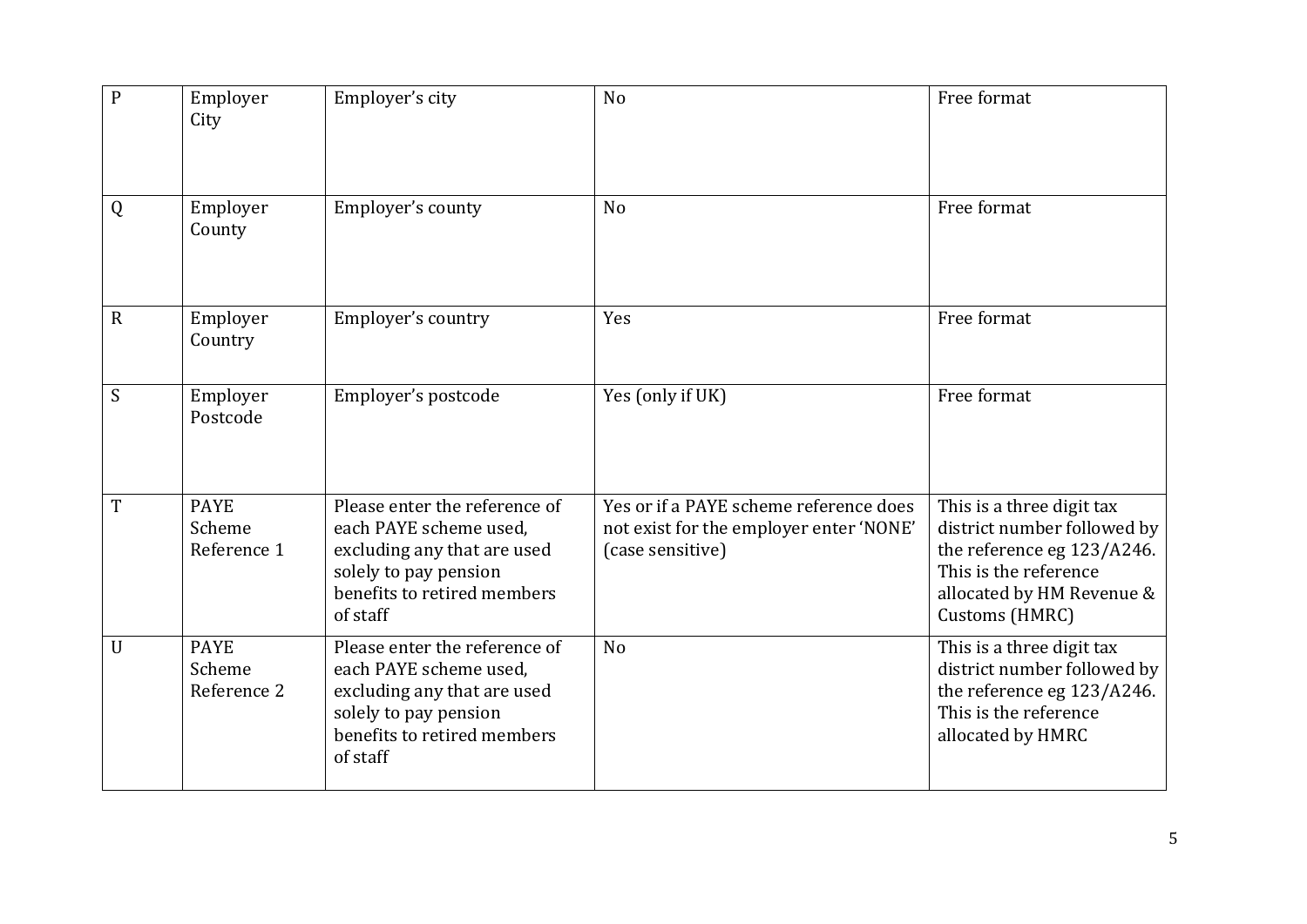| V                | <b>PAYE</b><br>Scheme<br>Reference 3                                | Please enter the reference of<br>each PAYE scheme used.<br>excluding any that are used<br>solely to pay pension<br>benefits to retired members<br>of staff | N <sub>o</sub> |                                                                                                        | This is a three digit tax<br>district number followed by<br>the reference eg 123/A246.<br>This is the reference<br>allocated by HMRC |
|------------------|---------------------------------------------------------------------|------------------------------------------------------------------------------------------------------------------------------------------------------------|----------------|--------------------------------------------------------------------------------------------------------|--------------------------------------------------------------------------------------------------------------------------------------|
| W                | <b>PAYE</b><br>Scheme<br>Reference4                                 | Please enter the reference of<br>each PAYE scheme used,<br>excluding any that are used<br>solely to pay pension<br>benefits to retired members<br>of staff | N <sub>o</sub> |                                                                                                        | This is a three digit tax<br>district number followed by<br>the reference eg 123/A246.<br>This is the reference<br>allocated by HMRC |
|                  | automatically enrol go to column AJ                                 | Provide details of all pension scheme(s) used for automatic enrolment. If the employer does not have any eligible jobholders to                            |                |                                                                                                        |                                                                                                                                      |
| Column<br>letter | Data item                                                           | Explanation                                                                                                                                                | Mandatory      | Scheme type                                                                                            | Format                                                                                                                               |
| X                | Pension<br>Scheme 1 Type                                            | Type of pension scheme<br>(personal, occupational or<br><b>NEST</b>                                                                                        | Yes            | All                                                                                                    | Must be 'personal' or<br>'occupational 'or 'NEST'                                                                                    |
| Y                | <b>EPSR</b> or Unique<br>Employer<br><b>NEST ID</b><br>scheme $(1)$ | This is the employer<br>pension scheme reference.<br>This is allocated to the<br>employer by the trustees<br>or managers of the scheme                     | Yes            | Personal pension, multi Format for Unique<br>employer occupational<br>pension scheme or<br><b>NEST</b> | Employer NEST ID is<br>EMP followed by 9<br>numeric digits                                                                           |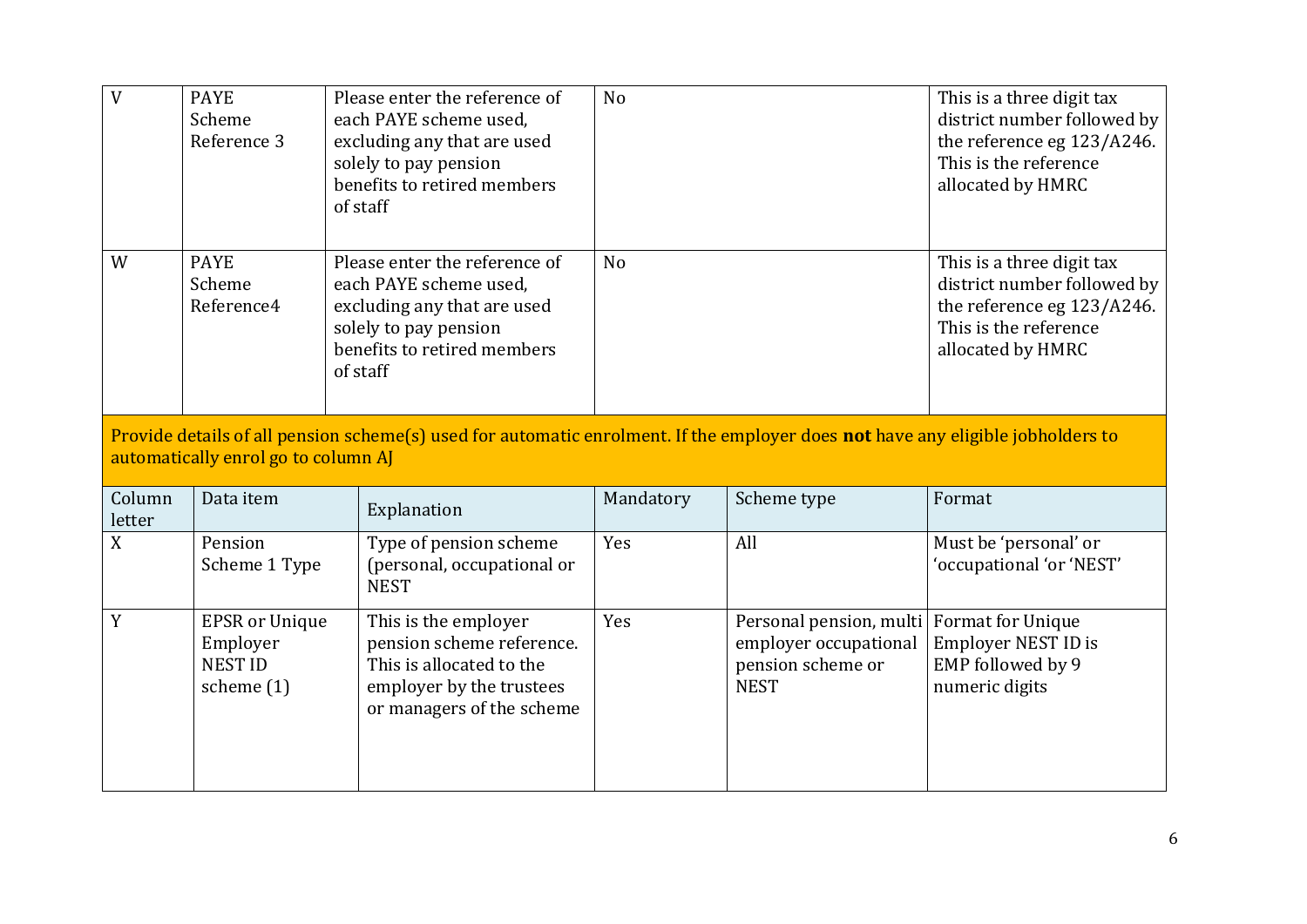| Z  | Name of<br>Pension<br>Scheme<br>Provider 1 | Name of the pension<br>scheme provider                           | Yes            | Personal | Free format |
|----|--------------------------------------------|------------------------------------------------------------------|----------------|----------|-------------|
| AA | Postcode of<br>Scheme<br>Provider 1        | Postcode of the pension<br>scheme provider                       | Yes            | Personal | Free format |
| AB | Pension<br>Scheme1<br>Address Line 1       | First line of the address for<br>the pension scheme<br>provider  | Yes            | Personal | Free format |
| AC | Pension<br>Scheme 1<br>Address Line 2      | Second line of the address<br>for the pension scheme<br>provider | N <sub>o</sub> | Personal | Free format |
| AD | Pension<br>Scheme 1<br>Address Line 3      | Third line of the address<br>for the pension scheme<br>provider  | N <sub>o</sub> | Personal | Free format |
| AE | Pension<br>Scheme 1 City                   | City of the pension scheme<br>provider                           | N <sub>o</sub> | Personal | Free format |
| AF | Pension<br>Scheme 1<br>County              | County of the pension<br>scheme provider                         | N <sub>o</sub> | Personal | Free format |
| AG | Pension<br>Scheme 1<br>Country             | Country of the pension<br>scheme provider                        | Yes            | Personal | Free format |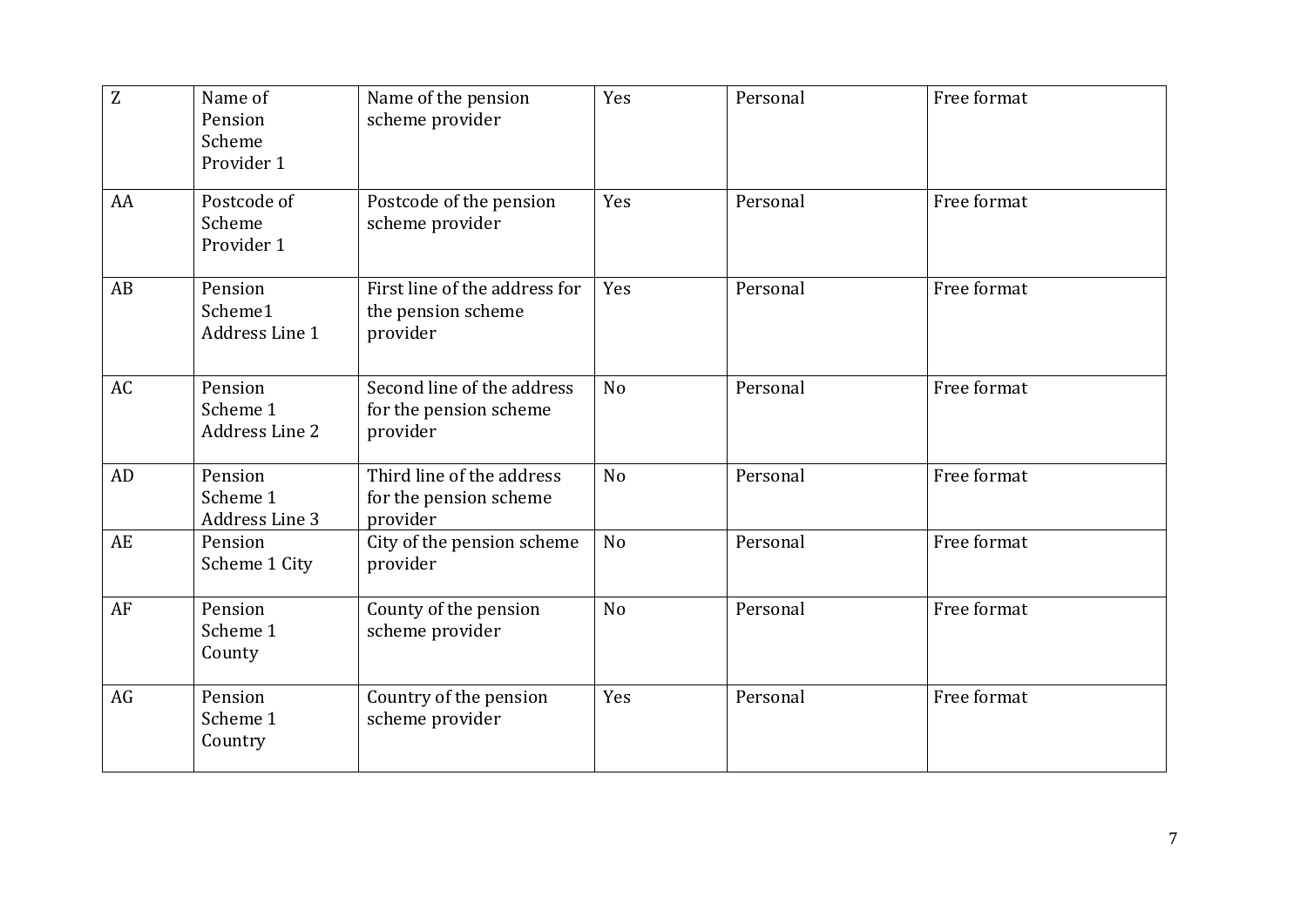| AH | Pension<br>Scheme 1<br>Name                                                 | Name of the pension<br>scheme                                                                                                          | Yes                 | Occupational<br>(excluding NEST)                                                     | Free format                                                                                   |
|----|-----------------------------------------------------------------------------|----------------------------------------------------------------------------------------------------------------------------------------|---------------------|--------------------------------------------------------------------------------------|-----------------------------------------------------------------------------------------------|
| AI | Pension<br>Scheme 1 PSR                                                     | Pension scheme registry<br>number                                                                                                      | Yes                 | Occupational<br>(excluding NEST)                                                     | '1" followed by 7<br>numeric digits<br>("1"NNNNNNN)<br>Example: 10123456                      |
| AJ | Number of<br>eligible<br>jobholders<br>enrolled into<br>Pension<br>Scheme 1 | Number of eligible<br>jobholders who were<br>automatically enrolled into<br>the first pension scheme                                   | Yes                 | All                                                                                  | Number(enter zero if<br>the employer has no<br>eligible jobholders to<br>automatically enrol) |
| AK | Pension<br>Scheme 2 Type                                                    | Type of pension scheme<br>(personal, occupational or<br>NEST)                                                                          | Yes                 | All                                                                                  | Must be 'personal' or<br>'occupational' or 'NEST'                                             |
| AL | <b>EPSR</b> or Unique<br>Employer<br><b>NEST ID</b><br>scheme (2)           | This is the employer<br>pension scheme reference.<br>This is allocated to the<br>employer by the trustees<br>or managers of the scheme | Yes                 | Personal pension, multi<br>employer occupational<br>pension scheme or<br><b>NEST</b> | Format for Unique<br>Employer NEST ID is<br>EMP followed by 9<br>numeric digits               |
| AM | Name of<br>Pension<br>Scheme<br>Provider 2                                  | Name of the pension<br>scheme provider                                                                                                 | Yes                 | Personal                                                                             | Free format                                                                                   |
| AN | Postcode of<br>Scheme<br>Provider 2                                         | Postcode for the second<br>pension scheme provider                                                                                     | Yes (only if<br>UK) | Personal                                                                             | Free format                                                                                   |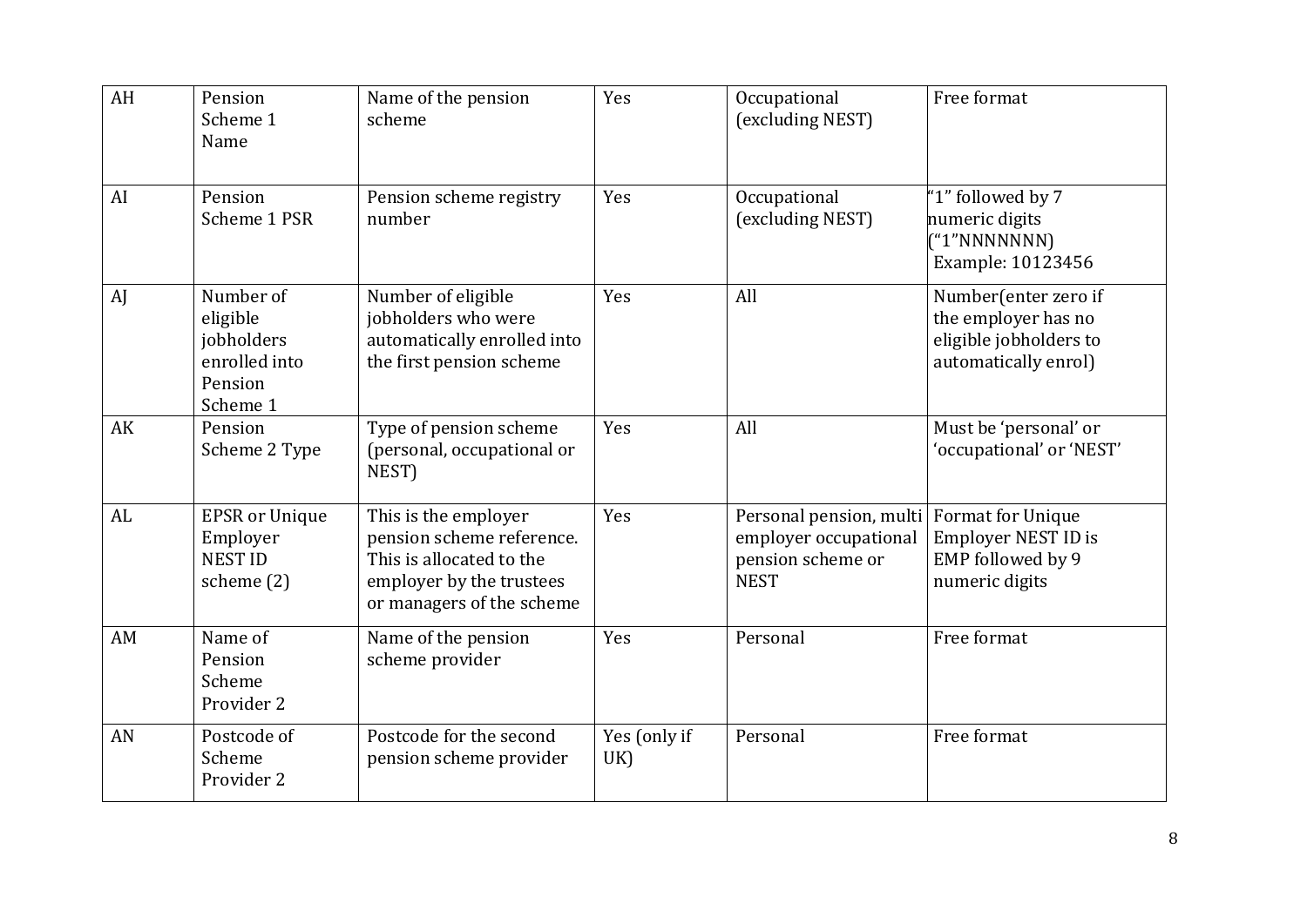| A <sub>O</sub> | Pension<br>Scheme 2<br>Address Line 1 | First line of the address for<br>the second pension scheme<br>provider | Yes            | Personal                         | Free format                                                              |
|----------------|---------------------------------------|------------------------------------------------------------------------|----------------|----------------------------------|--------------------------------------------------------------------------|
| AP             | Pension<br>Scheme 2<br>Address Line 2 | Second line of address for<br>the second pension scheme<br>provider    | N <sub>o</sub> | Personal                         | Free format                                                              |
| AQ             | Pension<br>Scheme 2<br>Address Line 3 | Third line of address for<br>the second pension scheme<br>provider     | No             | Personal                         | Free format                                                              |
| <b>AR</b>      | Pension<br>Scheme 2 City              | City of the second pension<br>scheme provider                          | N <sub>o</sub> | Personal                         | Free format                                                              |
| AS             | Pension<br>Scheme 2<br>County         | County of the second<br>pension scheme provider                        | N <sub>o</sub> | Personal                         | Free format                                                              |
| AT             | Pension<br>Scheme 2<br>Country        | Country of the second<br>pension scheme provider                       | Yes            | Personal                         | Free format                                                              |
| AU             | Pension<br>Scheme 2<br>Name           | Name of the second<br>pension scheme                                   | Yes            | Occupational<br>(excluding NEST) | Free format                                                              |
| AV             | Pension<br>Scheme 2 PSR               | Pension scheme registry<br>number                                      | Yes            | Occupational<br>(excluding NEST) | "1" followed by 7<br>numeric digits<br>("1"NNNNNNN)<br>Example: 10123456 |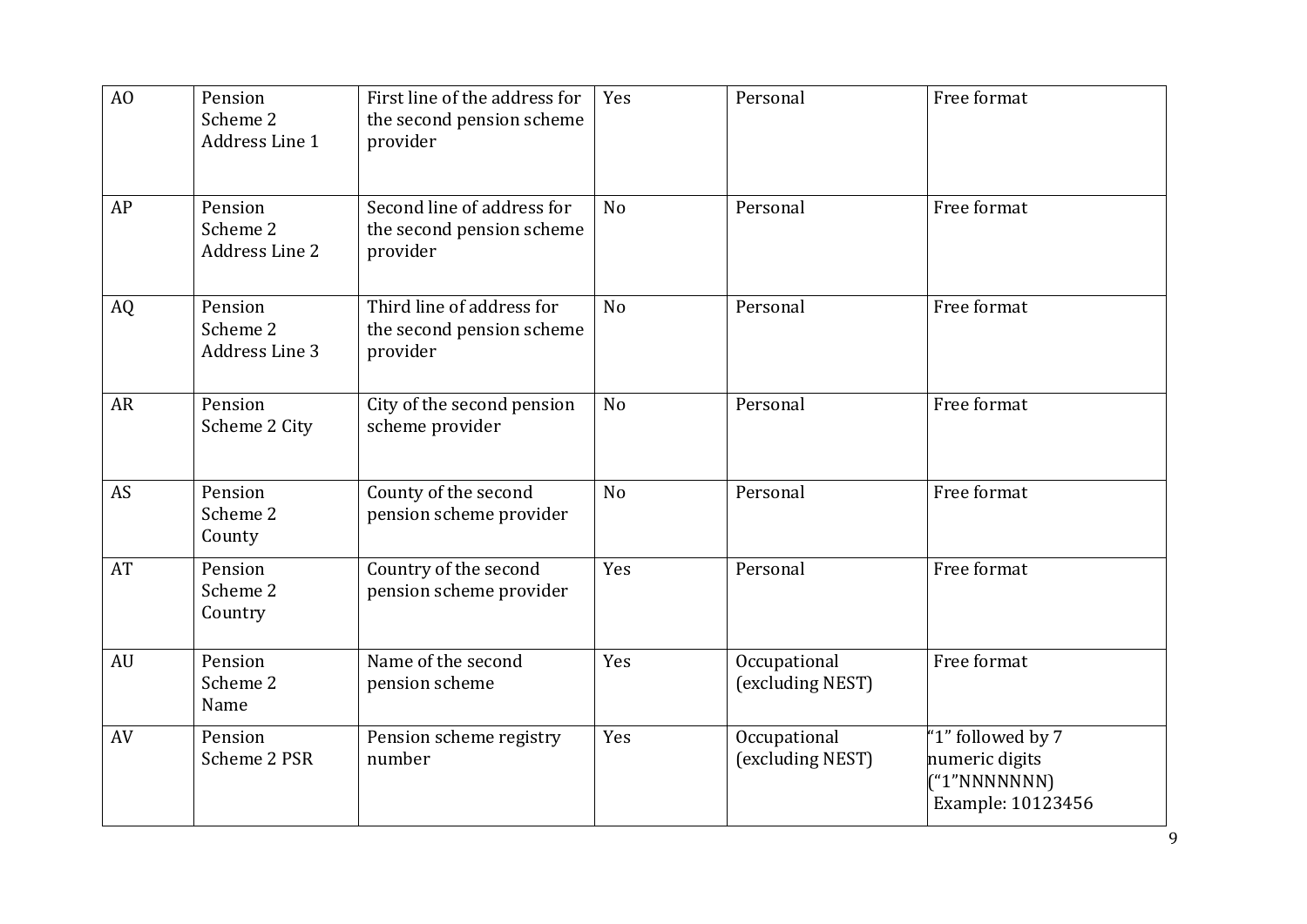| AW        | Number of<br>eligible<br>jobholders<br>enrolled into<br>Pension<br>Scheme 2 | Number of eligible<br>jobholders who were<br>automatically enrolled into<br>the second pension scheme                                  | Yes                 | All                                                                                                 | Number (enter zero if<br>the employer has no<br>eligible jobholders to<br>automatically enrol) |
|-----------|-----------------------------------------------------------------------------|----------------------------------------------------------------------------------------------------------------------------------------|---------------------|-----------------------------------------------------------------------------------------------------|------------------------------------------------------------------------------------------------|
| AX        | Pension<br>Scheme 3 Type                                                    | Type of pension scheme<br>(NEST, personal or<br>occupational)                                                                          | Yes                 | All                                                                                                 | Must be 'personal' or<br>'occupational' or 'NEST'                                              |
| AY        | <b>EPSR</b> or Unique<br>Employer<br><b>NEST ID</b><br>scheme (3)           | This is the employer<br>pension scheme reference.<br>This is allocated to the<br>employer by the trustees<br>or managers of the scheme | Yes                 | Personal pension, multi Format for the<br>employer occupational<br>pension scheme or<br><b>NEST</b> | Employer NEST ID is<br>EMP followed by 9<br>numeric digits                                     |
| AZ        | Name of<br>Pension<br>Scheme<br>Provider 3                                  | Name of the third pension<br>scheme provider                                                                                           | Yes                 | Personal                                                                                            | Free format                                                                                    |
| <b>BA</b> | Postcode of<br>Scheme<br>Provider 3                                         | Postcode of the third<br>pension scheme provider                                                                                       | Yes (only if<br>UK) | Personal                                                                                            | Free format                                                                                    |
| <b>BB</b> | Pension<br>Scheme 3<br>Address Line 1                                       | First line of the address<br>for the third pension<br>scheme provider                                                                  | Yes                 | Personal                                                                                            | Free format                                                                                    |
| <b>BC</b> | Pension<br>Scheme 3<br><b>Address Line 2</b>                                | Second line of the<br>address for the third<br>pension scheme<br>provider                                                              | N <sub>o</sub>      | Personal                                                                                            | Free format                                                                                    |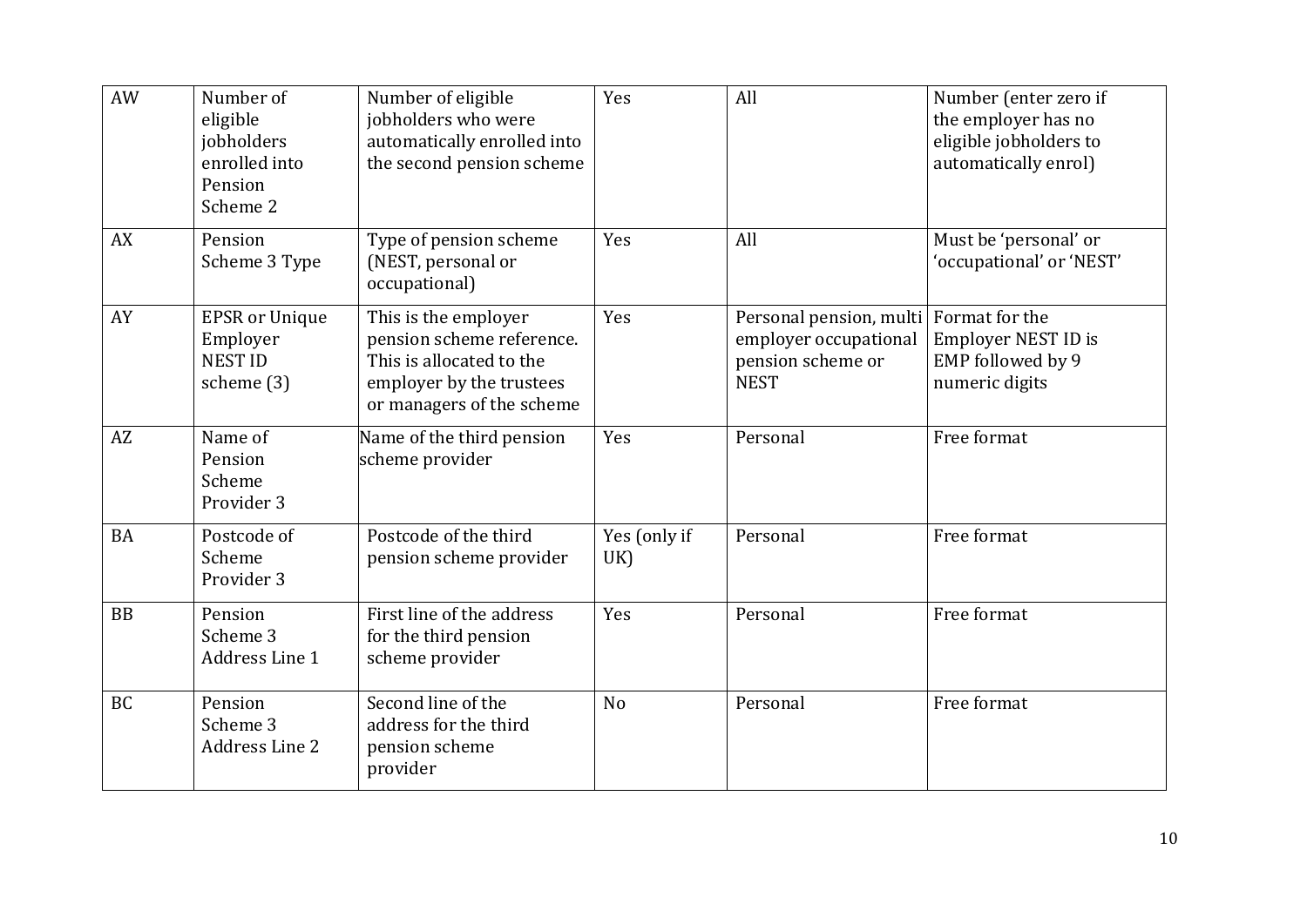| <b>BD</b> | Pension<br>Scheme 3<br><b>Address Line3</b>                                  | Third line of the address<br>for the third pension<br>scheme provider                                   | N <sub>o</sub> | Personal                         | Free format                                                                                    |
|-----------|------------------------------------------------------------------------------|---------------------------------------------------------------------------------------------------------|----------------|----------------------------------|------------------------------------------------------------------------------------------------|
| <b>BE</b> | Pension<br>Scheme 3 City                                                     | City of the third pension<br>scheme provider                                                            | N <sub>o</sub> | Personal                         | Free format                                                                                    |
| <b>BF</b> | Pension<br>Scheme 3<br>County                                                | County of the third<br>pension scheme<br>provider                                                       | N <sub>o</sub> | Personal                         | Free format                                                                                    |
| <b>BG</b> | Pension<br>Scheme 3<br>Country                                               | Country of the third<br>pension scheme<br>provider                                                      | Yes            | Personal                         | Free format                                                                                    |
| <b>BH</b> | Pension<br>Scheme 3<br>Name                                                  | Name of the third<br>pension scheme                                                                     | Yes            | Occupational<br>(excluding NEST) | Free format                                                                                    |
| BI        | Pension<br>Scheme 3 PSR                                                      | Pension scheme registry<br>number                                                                       | Yes            | Occupational<br>(excluding NEST) | "1" followed by 7<br>numeric digits<br>("1"NNNNNNN)<br>Example: 10123456                       |
| <b>BJ</b> | Number of eligible<br>jobholders<br>enrolled into<br><b>Pension Scheme 3</b> | Number of eligible<br>jobholders who were<br>automatically enrolled<br>into the third pension<br>scheme | Yes            | All                              | Number (enter zero if the<br>employer has no eligible<br>jobholders to automatically<br>enrol) |